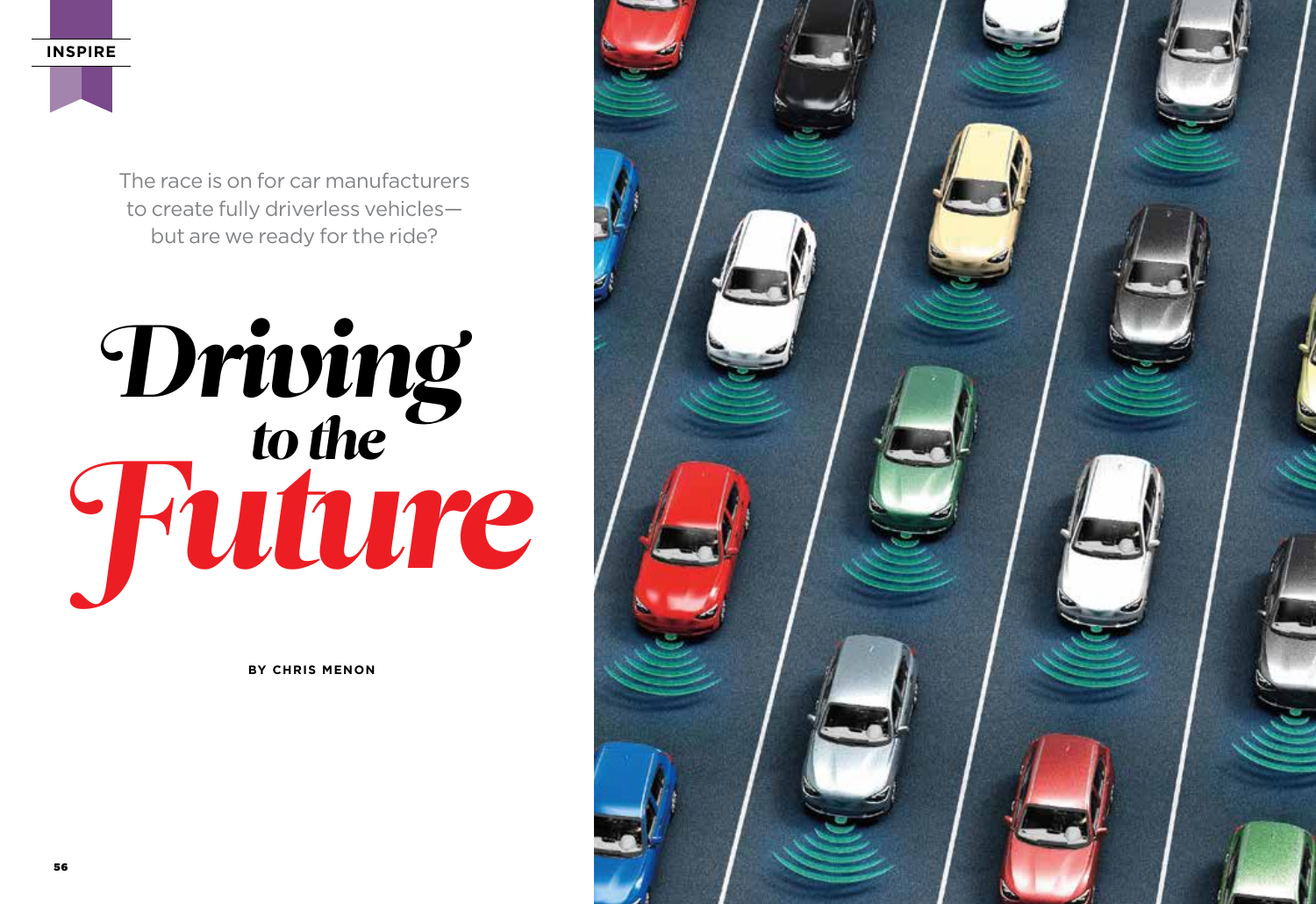#### **READER'S DIGEST**

It was a sunny summer evening in<br>1996 and nine-year-old Imogen<br>was standing with her mother<br>and elder sister, waiting to cross<br>the road as they made their way to the t was a sunny summer evening in 1996 and nine-year-old Imogen was standing with her mother and elder sister, waiting to cross local swimming baths in Crouch End, London. Suddenly, a Mercedes veered towards them.

 Ten days later, Imogen awoke from a coma in hospital. She'd been hit by the car's wing mirror. Miraculously her sister, mother and a friend had managed to get out of the way unscathed. According to witnesses of the incident, the driver had been

by that driver's carelessness, having battled depression and survived a brain haemorrhage in 2012.

"I have uncontrolled epilepsy, learning difficulties and significant memory impairment. I struggle a great deal with my spatial memory. I'm always getting lost and unable to recognise people, even friends I've known for decades. I volunteer at the moment. I tried to work at a retail store in Oxford Circus, but it was very hard and eventually I had to stop. I couldn't remember where all the stock was located."

## MORE THAN 90 PER CENT OF ROAD ACCIDENTS ARE ATTRIBUTED TO HUMAN ERROR

talking on his mobile phone just before the accident happened. He never even stopped.

Fortunately a local doctor, who saw the crash from his window, rushed to provide help and CPR, which saved Imogen's life before she was rushed to hospital.

It took three months before Imogen was able to return to school, but even then she continued to suffer longterm debilitating injuries, including slight brain damage that affected her memory. From being top of the class she slid to the bottom.

Twenty years later and Imogen is still living with the damage wrought

Nevertheless, Imogen fundraises for Brake, a charity dedicated to supporting those injured or bereaved by road crashes.

"If you don't respect the power you have when you get behind the wheel of a vehicle—and give driving your full attention—then you could inflict enormous suffering on yourself or someone else. It's awful that so many drivers think it's OK to use their phone while driving, when someone could pay the price of their life for that call or text. Please don't take your licence for granted; tune into road safety and never use technology at the wheel," she advises.



In an effort to reduce the number of motorists using their mobiles, newly implemented laws dictate that those caught using their phones can receive six points on their licence, instead of three. Onthe-spot fines have also been doubled to £200.

Of course, mobile phone use is just one of several causes of accidents due to distraction (watching sat navs, eating and fiddling with the radio are others). According to the latest figures from the Department of Transport, in 2015, driver distraction was cited as a factor in nearly 3,000 crashes, which resulted in 61 fatalities and 384 serious injuries.

Similarly, driver fatigue was a contributory factor in 1,784 car

accidents in 2015, resulting in 58 fatalities and 331 serious injuries.

## **TAKING THE WHEEL**

Fortunately, semi-autonomous vehicles (Level 2 and above—see box overleaf) offer an opportunity to radically reduce the number of people injured in car accidents. Eventually, it's hoped that full automation, or driverless cars, will virtually eliminate accidents.

For example, among the latest technologies being introduced in semi-autonomous cars are driver-monitoring systems featuring eye-tracking and facial recognition. They're able to monitor the driver and warn them if they're showing signs of inattention or drowsiness. Toyota already has a basic system in its expensive Lexus LS, but a much more advanced system will debut in General Motors' semi-autonomous CT6 Cadillac later this year.

If the Cadillac driver looks away from the road for more than two seconds or shows signs of dozing off, the car will alert them with an escalating series of visual, audible and tactile warnings, including seat shaking. If these alerts are ignored, the car will pull itself over and stop. The driver will then receive a call from an advisor at Cadillac's OnStar emergency service.

The state of the art eye-tracking and facial recognition system in this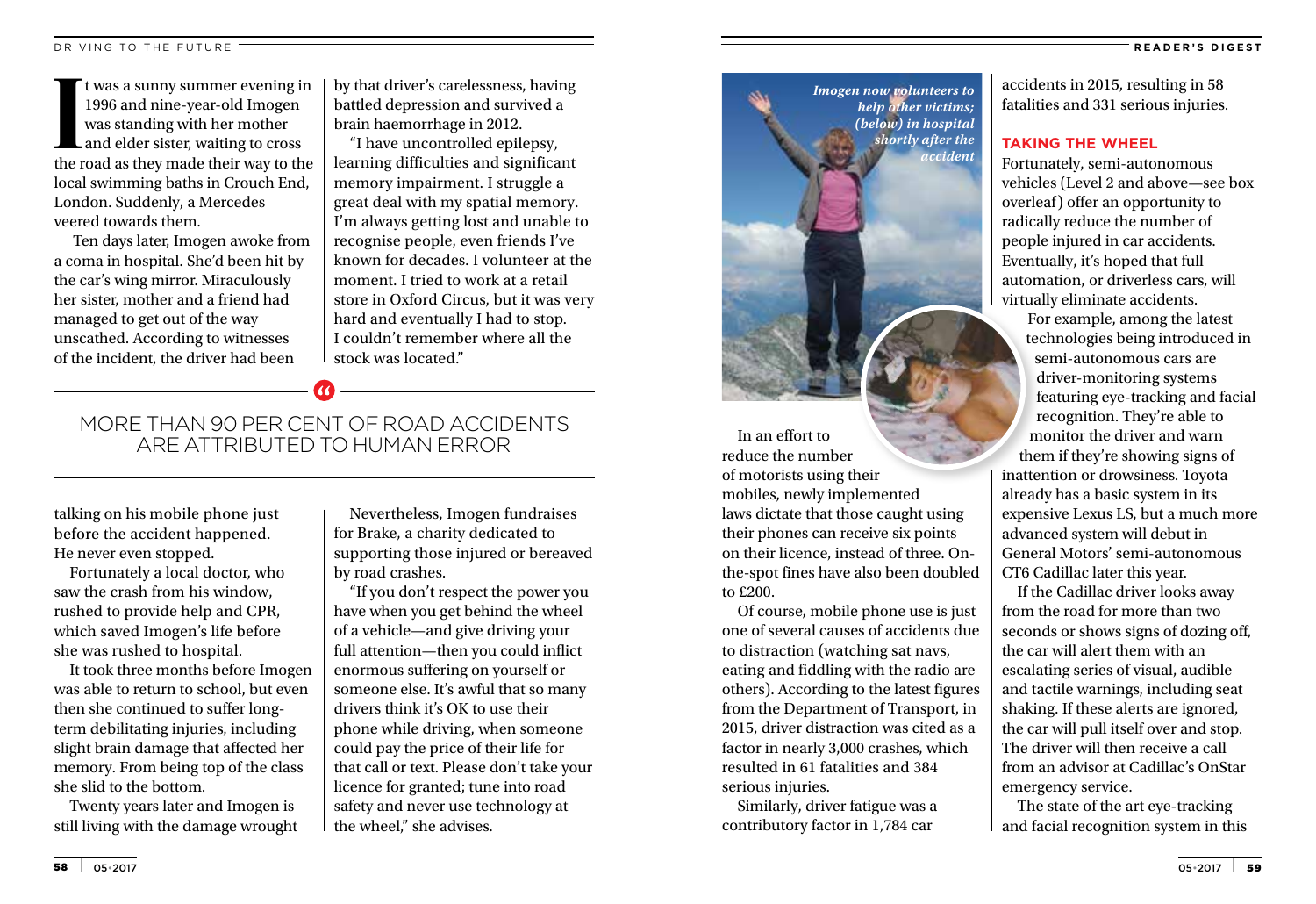Cadillac was developed by an Australian company called Seeing Machines. Its technology is expected to debut in over 15 vehicle models from General Motors, launching between 2018–19.

Many other car manufacturers will launch semi-autonomous vehicles with such driver monitoring systems incorporated from 2018, helping drivers to avoid accidents.

James Hodgson, industry analyst at ABI Research, argues that drivermonitoring technology will eventually become as common as seat belts. "Their growth will be very much tied to the growth of semi-autonomous vehicles," he explains. James estimates that by 2026, there will be around 17.5m semi-autonomous and autonomous cars produced with this technology each year.

## **THE EVOLUTION OF AUTOMATION**

# WE'RE SWIFTLY MOVING TOWARDS FULL AUTOMATION. However,

many experts believe we're at least 10–20 years away from mass adoption of driverless cars (Level 5 automation).

LEVEL 0: Automated system has no vehicle control, but may issue warnings.

LEVEL 1: Driver must be ready to take control at any time. Automated system may include features such as adaptive cruise control, parking assistance with automated steering, and lane-keeping assistance.

LEVEL 2: The driver is obliged to detect objects and events and respond if the automated system fails to respond properly. The automated system executes accelerating, braking, and steering. The automated system can deactivate immediately upon takeover by the driver.

LEVEL 3: Within known, limited environments (such as motorways), the driver can safely turn their attention away from driving tasks.

**LEVEL 4:** The automated system can control the vehicle in all but a few environments such as severe weather. The driver must enable the automated system only when it's safe to do so. When enabled, driver attention isn't required.

LEVEL 5: Other than setting the destination and starting the system, no human intervention is required. The automatic system can drive to any location where it's legal to drive.

### **DRIVERLESS CARS**

The ultimate aim is a fully autonomous car that eliminates the cause of most accidents: the driver. Hodgson points out, "From a safety perspective, the faster you can remove humans, the better, even if there are unfortunately a few accidents from new causes. It's a question of balancing the number injured or killed by autonomous vehicles with the people whose lives are potentially saved."

It's a theme that Elon Musk, chief executive of electric car company Tesla Motors, has long espoused. His company are determined to be the first to deliver a fully autonomous vehicle to consumers. Last year, Musk announced that Tesla's 2017 goal was "to do a demonstration drive of full autonomy all the way from LA to New York…and have the car park itself."

However, even Tesla admits that there are problems to overcome—the software needs further validation and the appropriate regulatory approval needs to be in place. Indeed, recent crashes of Tesla vehicles and Google cars confirm that the software isn't ready yet.

The UK government appears committed to encouraging the development of autonomous vehicles. It's supporting four city trials, publishing the Modern Transport Bill to reduce red tape around their introduction and adapting the legal system to take into account issues

such as insurance liability when a human isn't in control of a vehicle.

The insurance industry is similarly keen to facilitate increasing autonomy in cars. As the Association of British Insurers (ABI) points out: "More than 90 per cent of road accidents are attributed to human error." This costs motor insurers a staggering £20m per day in claims.

To encourage what it calls a "road safety revolution", the ABI has proposed that drivers should continue to buy a single motor insurance policy to cover both manual and automated driving. However, it wants the right to go after motor manufacturers and software companies if the vehicle technology is found to be at fault.

It also wants to see strict rules on what people can and can't do behind the wheel maintained, as drivers need absolute certainty about when they